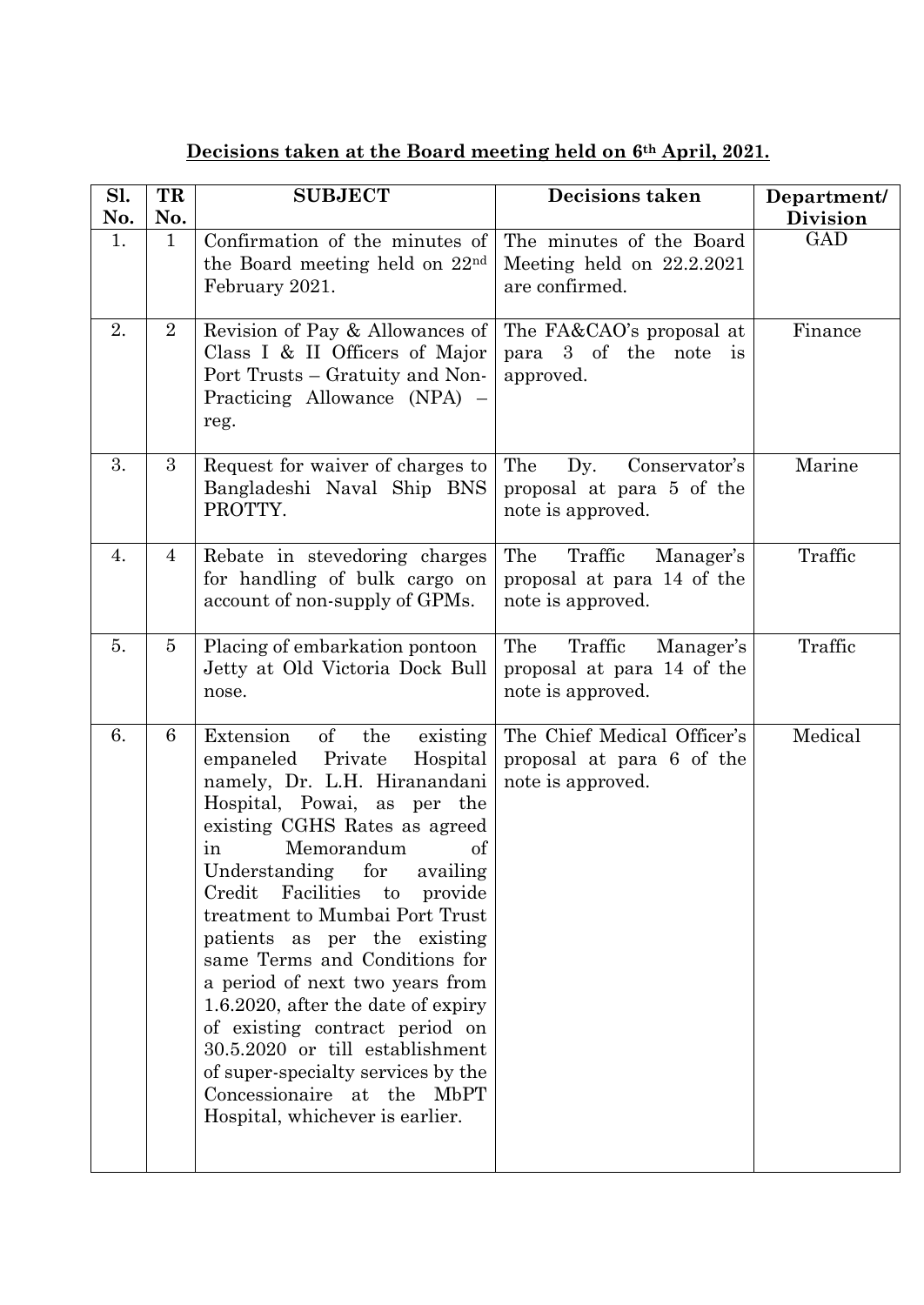| Sl.<br>No. | TR<br>No.      | <b>SUBJECT</b>                                                                                                                                                                                                                                                        | <b>Decisions taken</b>                                                                                                                                                                                                                                                     | Department/<br><b>Division</b> |
|------------|----------------|-----------------------------------------------------------------------------------------------------------------------------------------------------------------------------------------------------------------------------------------------------------------------|----------------------------------------------------------------------------------------------------------------------------------------------------------------------------------------------------------------------------------------------------------------------------|--------------------------------|
| 7.         | $\overline{7}$ | Taken Report on the<br>Action<br>decisions taken in the Board<br>meeting held on 29 <sup>th</sup> January<br>2021.                                                                                                                                                    | The Action Taken Report,<br>on the decisions taken in<br>the Board meeting held on<br>29 <sup>th</sup><br>January<br>2021<br>is<br>approved, reviewed<br>and<br>taken on record.                                                                                           | <b>GAD</b>                     |
| 8.         | 8              | Exemption of License Fees, rent,<br>electricity and water charges for<br>Bureau of Immigration (BOI).                                                                                                                                                                 | The<br>Traffic<br>Manager's<br>proposal at para 6 of the<br>note is approved.                                                                                                                                                                                              | Traffic                        |
| 9.         | 9              | Request for extension of storage<br>period for the cargo of Yellow<br>Peas of the vessel MV Darya<br>Mahesh, IGM No.<br>2239158<br>dated 14.11.2019.                                                                                                                  | The<br>Traffic<br>Manager's<br>proposal at para 25(i) of the<br>note is approved.                                                                                                                                                                                          | Traffic                        |
| 10.        | 10             | of<br>Extension<br>of<br>occupation<br>residential<br>quarters<br>No.<br>9,<br>Sagar Darshan, Group<br>'A'<br>Officers' Quarters at Mazgaon.                                                                                                                          | The request of Dr. Yatin<br>Patel to grant extension for<br>a period of one year from<br>15.3.2021 to 14.3.2022 on<br>the<br>same<br>terms<br>and<br>conditions<br>normal<br>on<br>license fee<br>is<br>approved.<br>further<br>However,<br>no<br>extension to be granted. | Welfare                        |
| 11.        | 11             | of<br>Share<br>of<br>Payment<br>Port<br>Contribution<br>of<br>towards<br>appointment<br>of  <br>consultant<br>for<br>conducting<br>business process Re-engineering<br>and ERP Implementation for<br>four Major Ports – Extension of<br>Contract of M/s Ernst & Young. | Joint<br>The<br>Director's<br>expenditure   proposal at para 13 of the<br>note is approved.                                                                                                                                                                                | Joint Director                 |
| 12.        | 12             | Tender<br>No.<br>E.10A/2017:<br>Modernization<br>of<br>existing<br>Mumbai International<br>Cruise<br>Terminal (MICT)<br>at<br>Indira<br>Dock, Mumbai. - Extension in<br>Time Period.                                                                                  | Chief<br>The<br>Engineer's<br>proposal at para 7 of the<br>note is approved. However,<br>no further extension shall<br>be granted.                                                                                                                                         | Civil                          |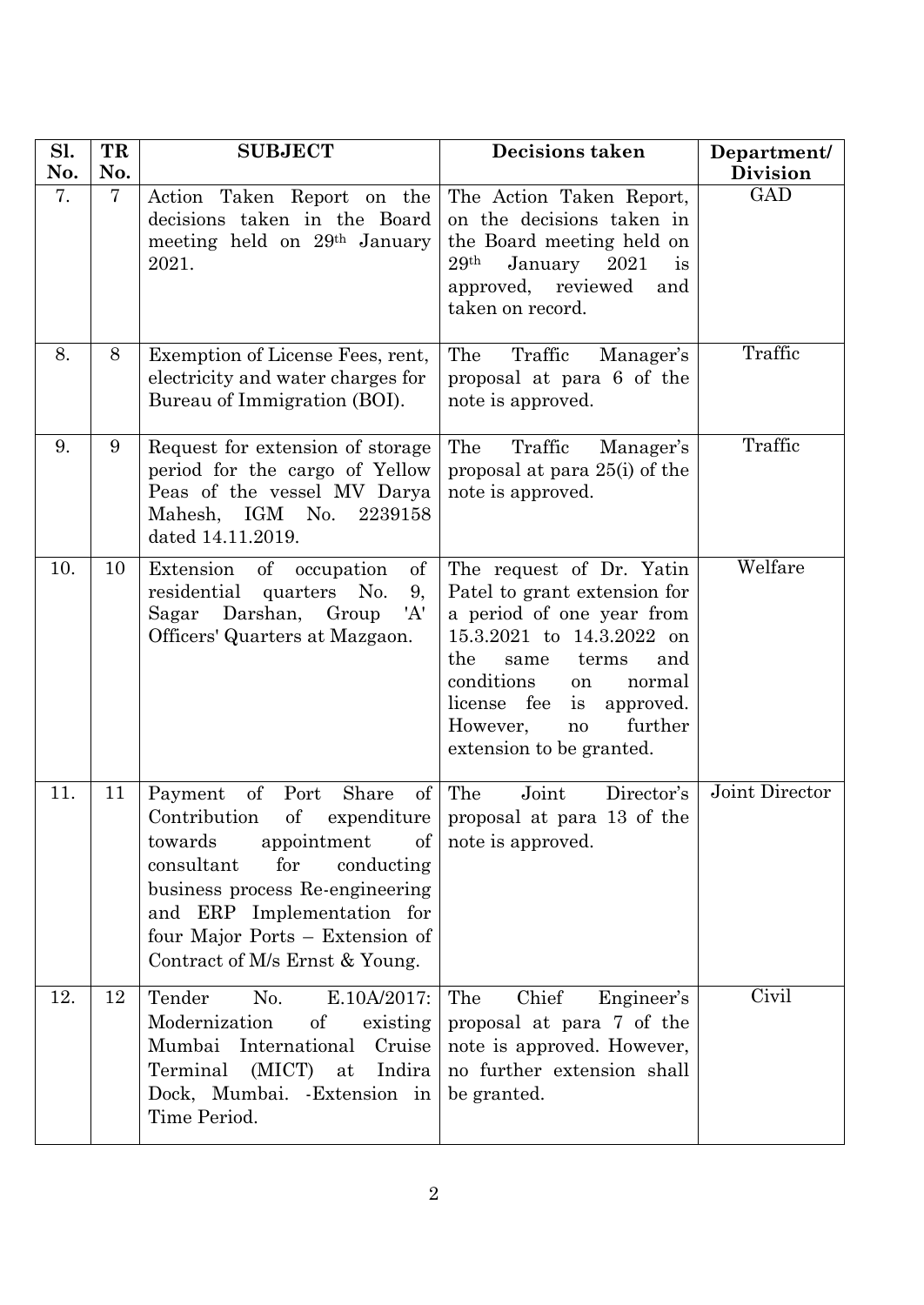| Sl.<br>No. | TR<br>No. | <b>SUBJECT</b>                                                                                                                                   | <b>Decisions taken</b>                                                                                                                                                                                                                                                                                                                                                                                                                                                                                                                 | Department/<br><b>Division</b> |
|------------|-----------|--------------------------------------------------------------------------------------------------------------------------------------------------|----------------------------------------------------------------------------------------------------------------------------------------------------------------------------------------------------------------------------------------------------------------------------------------------------------------------------------------------------------------------------------------------------------------------------------------------------------------------------------------------------------------------------------------|--------------------------------|
| 13.        | 13        | Construction of Fifth Oil Berth<br>at Jawahar Dweep - Sanction to<br>the Revised Cost Estimate.                                                  | Chief<br>The<br>Engineer's<br>proposal at para 11 of the<br>note is approved.                                                                                                                                                                                                                                                                                                                                                                                                                                                          | Civil                          |
| 14.        | 14        | Amendments in Mumbai Port<br>(RSP)<br>Trust<br><b>Employees</b><br>Regulations, 2010                                                             | Sanction is accorded to the<br>proposed modified single<br>amendment<br>Mumbai<br>in<br>Trust<br>Employees<br>Port<br>(Recruitment, Seniority and<br>Promotion)<br>Regulations,<br>2010,<br>out<br>as<br>set<br>at<br>III,<br>Annexure<br>under<br>Regulation 5 of the Mumbai<br>Port<br>Trust<br><b>Employees</b><br>(Recruitment, Seniority and<br>Promotion)<br>Regulations,<br>2010 read with Section 28<br>of the Major Port Trusts<br>1963,<br>subject<br>Act,<br>to<br>sanction of the Government<br>under Section 124(i) ibid. | <b>GAD</b>                     |
| 15.        | 15        | Amendment to Mumbai Port<br>Trust<br>Employees<br>(Leave)<br>Regulations, 1975 - Grant of<br>Child Care Leave to Women<br>employees-Reg.         | Sanction is accorded to the<br>proposed amendment in the<br>Mumbai<br>Port<br>Trust<br>Employees<br>(Leave)<br>Regulations, 1975 as set<br>out at Annexure V, under<br>Section 28 of the Major Port<br>Trusts Act, 1963, subject to<br>sanction of the Government<br>under section 124 ibid.                                                                                                                                                                                                                                           | <b>GAD</b>                     |
| 16.        | 16        | In the matter of Arbitration<br>Indira<br>Container<br>between<br>Terminal Pvt. Ltd.<br>Versus<br>The Board of Trustees of the<br>Port of Mumbai | Chief Law<br>Officer's<br>The<br>proposal at para 5 of the<br>note is approved.                                                                                                                                                                                                                                                                                                                                                                                                                                                        | Legal                          |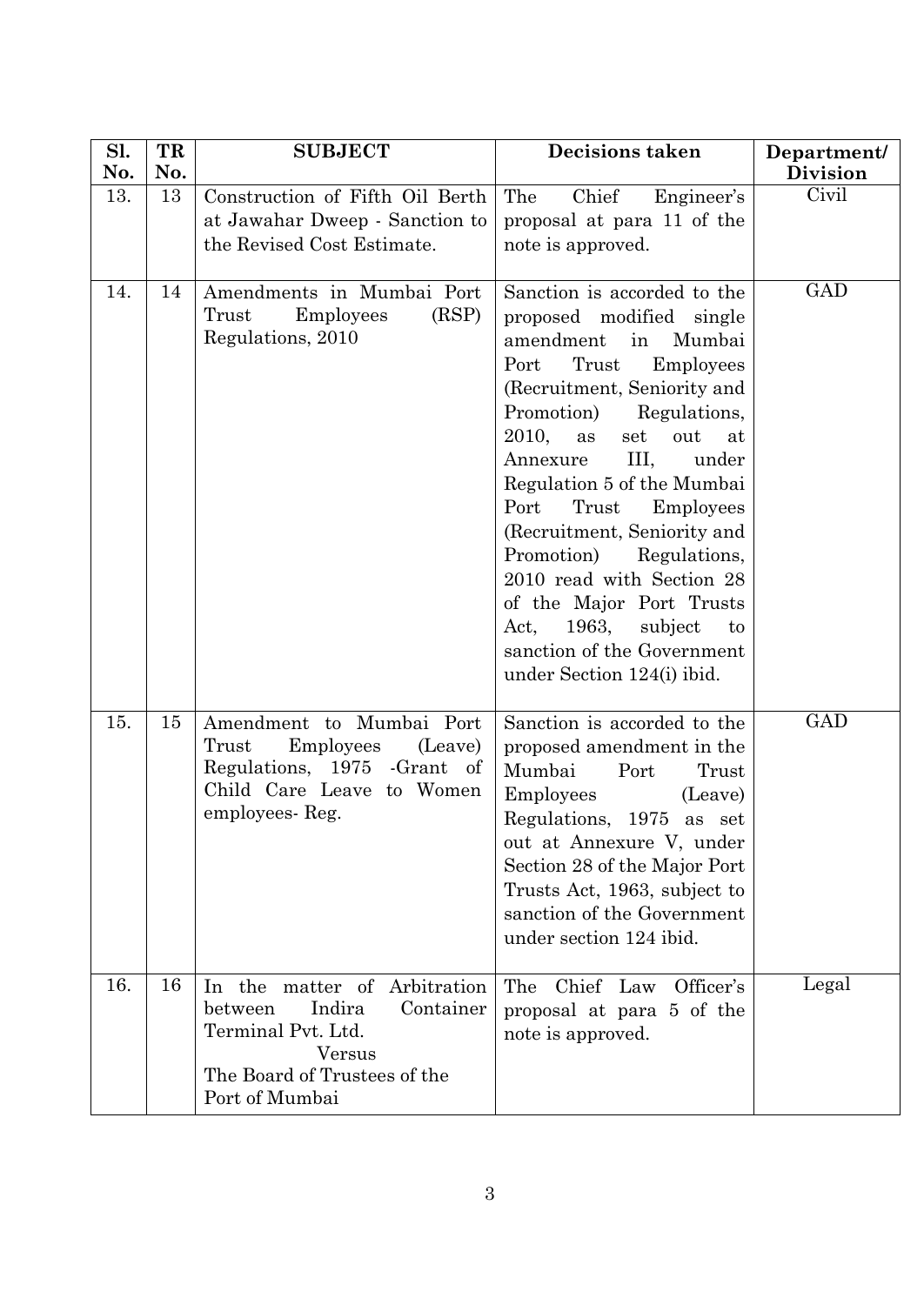| Sl.<br>No. | TR<br>No. | <b>SUBJECT</b>                                                                                                                                                                                                                                                     | <b>Decisions taken</b>                                                                                                                                                                                      | Department/<br><b>Division</b> |
|------------|-----------|--------------------------------------------------------------------------------------------------------------------------------------------------------------------------------------------------------------------------------------------------------------------|-------------------------------------------------------------------------------------------------------------------------------------------------------------------------------------------------------------|--------------------------------|
| 17.<br>18. | 17<br>18  | Tender for selection of Operators<br><b>JNPT</b><br>-Mumbai<br>for<br>Port<br>Barge/Ship Operations to reduce<br>city congestion and create value<br>for trade on PPP mode -Tender<br>TM/BDC/JNPT-MbPT<br>No.<br>Barge/2019-20/615.<br>Claiming Refund and issuing | Approval is accorded to -<br>(i)<br>accept<br>the<br>recommendations<br>of<br>the Tender Committee<br>discharge<br>the<br>to<br>Tender, and<br>to re-invite the Tender.<br>(ii)<br>The FA&CAO's proposal at | Traffic<br>Finance             |
|            |           | credit notes under GST.                                                                                                                                                                                                                                            | para 7 of the note is<br>approved.                                                                                                                                                                          |                                |
| 19.        | 19        | Tender<br>No.<br>E.103A/2018<br>$\blacksquare$<br>Request for Proposal (RFP) for<br>Selection of O&M Operator for<br>Operation and Maintenance of<br>Domestic Cruise Terminal (DCT)<br>at 15 Victoria Dock.                                                        | The<br>Chief<br>Engineer's<br>proposal at para 7 of the<br>note is approved.                                                                                                                                | Civil                          |
| 20.        | 20        | Action Taken Report on the<br>decisions taken in the Board<br>meeting held on 22nd February<br>2021.                                                                                                                                                               | The Action Taken Report,<br>on the decisions taken in<br>the Board meeting held on<br>22 <sup>nd</sup><br>February<br>2021<br><i>is</i><br>approved, reviewed<br>and<br>taken on record.                    | <b>GAD</b>                     |
| 21.        | 21        | Discounted/Concessional rates in<br>Anchorage charges, etc.                                                                                                                                                                                                        | The<br>Dy.<br>Conservator's<br>proposal at paras 6 and 9 of<br>the note is approved.                                                                                                                        | Marine                         |
| 22.        | 22        | of<br>Extension<br>contract<br>of<br>Wellness Forever Medicare Pvt.<br>Ltd till<br>handling<br>of<br>over<br>the hospital<br>to<br>the<br>Concessionaire.                                                                                                          | The Chief Medical Officer's<br>proposal at para 14 of the<br>note is approved.                                                                                                                              | Medical                        |
| 23.        | 23        | E-tender<br>E-auction<br>of<br>cum<br>vacant plots of MbPT Estate.                                                                                                                                                                                                 | The<br>Chief<br>Engineer's<br>proposal at para 7 of the<br>note is approved.                                                                                                                                | Civil                          |
| 24.        | 24        | Design, Build, Finance, Operate<br>and Transfer of Mumbai Marina<br>at Prince's Dock, Mumbai on<br>PPP mode.                                                                                                                                                       | Chief<br>The<br>Engineer's<br>proposal at para 14 of the<br>note is approved.                                                                                                                               | Civil                          |